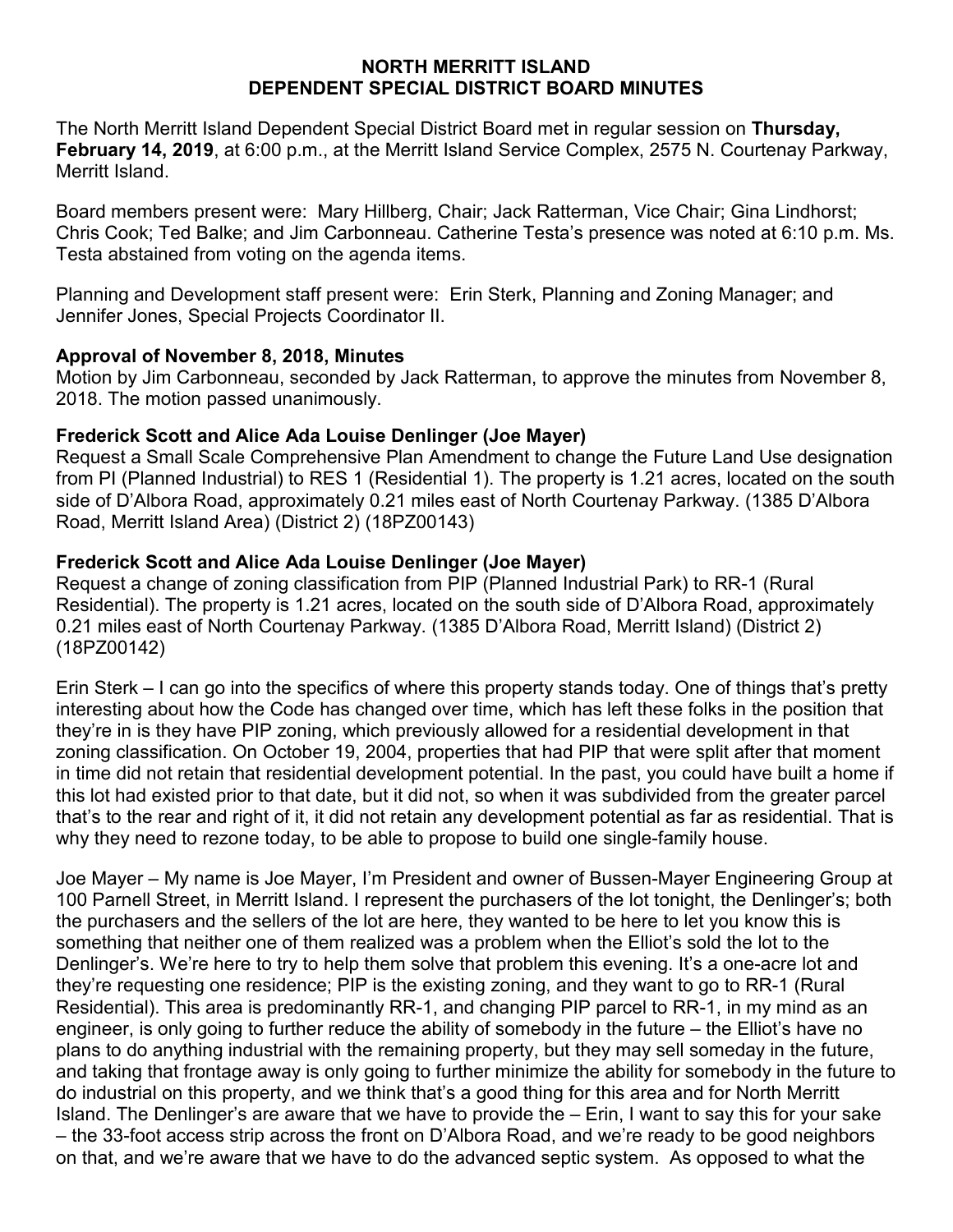NMI Meeting February 14, 2019 Page 2

staff report says, we are not impacting wetlands or endangered species in any way. There are small wetlands toward the back of the lot, but there's plenty of room and we're not planning on touching that in any way, and certainly there's regulations and requirements that we would have to go through to do that. There are no impacts to drainage or any other levels of service, and actually it's a significant reduction to the potential that could be generated on this road if it were to remain PIP (Planned Industrial Park) and be coupled with the PIP behind. We think this is a very innocuous, simple request, and I'm happy to answer any questions you have.

Jim Carbonneau – The sellers, is there idea of them changing the rest of the PIP portion of the property to residential? My only comment is we seem to be nickel-and-diming this, and why don't we just go forward with changing the whole PIP?

Joe Mayer – I can tell you the sellers have a building on the property already; they use the property for their enjoyment, and they have no plans on changing anything with the remainder of the property. The only thing they were trying to do is sell that frontage lot to the Denlinger's, but as Erin has pointed out to me, and the staff report points out, they have issues and they're aware they're not going to be able to pull a building permit on their remainder property or anything like that until they address the zoning issue.

Jim Carbonneau – I've driven by the property a couple of times just to get my bearings, and I don't see it posted with a rezoning placard.

Joe Mayer – It was posted on a 4x4 post; I've turned in the affidavit, and I can show you.

Ted Balke – The post is there, but the sign is gone.

Joe Mayer – The sign is gone? It was posted on January 24<sup>th</sup>, but we did have some rains and I actually waited until after one of the rains. I personally signed the affidavit because I posted the sign.

Jim Carbonneau – Thank you. This is the piece with the raised mound on it?

Joe Mayer – Yes, sir.

Jim Carbonneau – It goes from 1365 D'Albora road, which has the cute little clown fish mailbox to the east, and then there's a long driveway that goes back to some property in the back, so this is the piece with the raised mound on the corner?

Joe Mayer – Yes, sir.

Jim Carbonneau – Thank you.

Ted Balke – What is the raised mound from? It looked like somebody was building there before.

Joe Mayer – They had an opportunity to get some dirt and so they got the dirt to build their pad.

Ted Balke – It looks like a slab that was poured.

Joe Mayer – No, there's no slab poured, it's just dirt.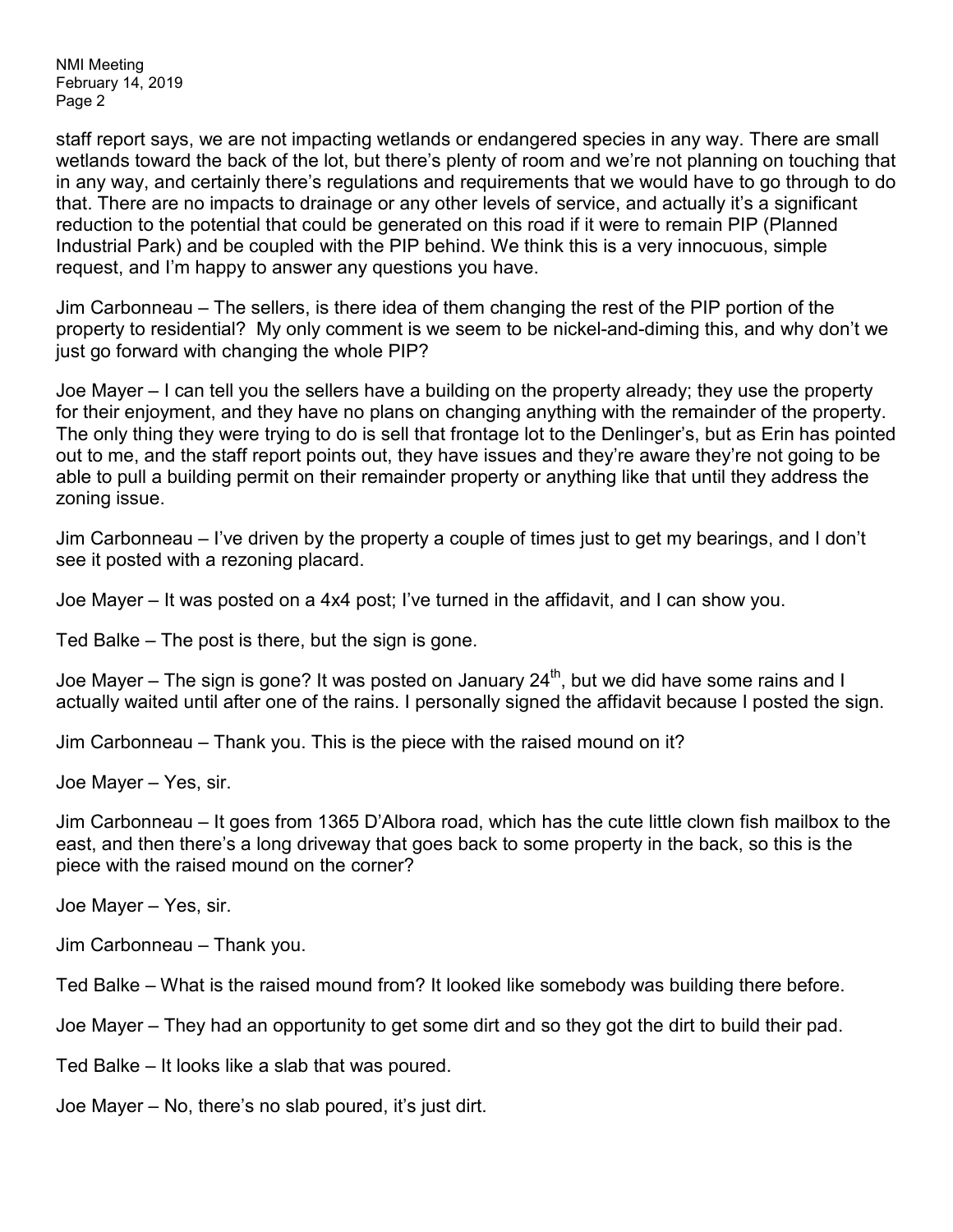NMI Meeting February 14, 2019 Page 3

Mary Hillberg – Because it shows flood zone at the rear, and that's where the wetland is, on the southern section, are the other homes abutting that letting the back not be built on? Are they planning on doing the same thing?

Joe Mayer – Yes, as part of the building permit process they have to develop a lot-grading plan; the lot naturally slopes to the back and to the pond to the west, and we will retain those drainage patterns so we won't be impacting any of our neighbors or any of our drainage.

Ted Balke – The corner on the northeast side is wet; there's standing water on it.

Mary Hillberg – Any more questions?

Chris Cook – To the east, that little strip, is that for future access to the property to the south?

Joe Mayer – Yes, it's the Elliot's remaining property.

Chris Cook – So they can access that from D'Albora Road?

Joe Mayer – Yes, sir, just like they do now.

Ted Balke – You've got buried cable up there, too.

Joe Mayer – Yes, sir.

Mary Hillberg – And this is the advanced septic?

Joe Mayer – Yes, we're aware that we have to put in the advanced system.

Ted Balke – Where is that going?

Joe Mayer – I don't know exactly, but it will be in accordance with code.

Ted Balke – I just thought if you pre-engineered it you picked the location.

Joe Mayer – I'm told by Mr. Denlinger that we do have a septic tank permit already, but I wasn't involved in that.

Mary Hillberg – If there are no further questions you can have a seat. Mr. Denlinger, would you like to speak?

Mr. Denlinger – No, we just all thought we had to sign in. Joe did all my speaking for me.

Mary Hillberg – Mr. Elliot?

Bill Elliot – Bill Elliott, 1355 D'Albora Road, and I live just two lots down from this lot. I sold the lot to them with the purpose of them building a home on it, a single-family residence. The mound that you speak of is the pad area for the lot, so the lot is already to grade for a house, with the exception of the drainage. It's basically ready to go, it already has water service, power service, it's a buildable lot. Unless you have any other questions, that's all I have to say.